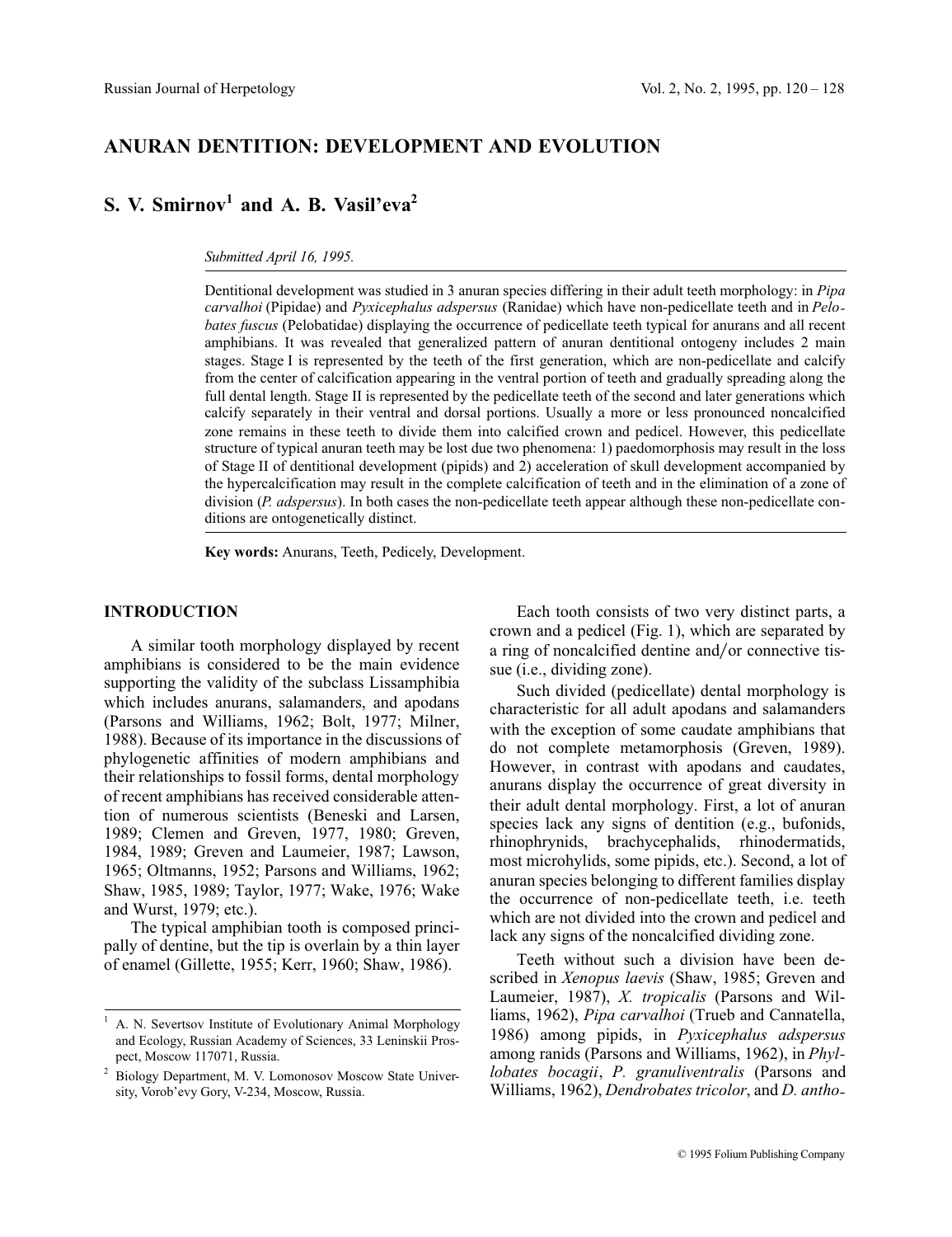# **Anuran Dentition: Development and Evolution 121**

*nyi* (Greven and Laumeier, 1987) among dendrobatids, in *Ceratophrys* species (Noble, 1931; Lehman, 1968; Schultze, 1970; Greven and Laumeier, 1987) among leptodactylids, and in *Hemiphractus proboscideus* (Shaw, 1989; Shaw and Ellis, 1989) and *Gastrotheca riobambae* (Greven and Laumeier, 1987) among hylids.

The diversity of the anuran dental morphology is so great that even within one anuran family one can find: a) completely edentate species, b) species having non-pedicellate teeth, and c) species with amphibian typical divided teeth. For example, among leptodactylids *Batrachophrynus*, *Lynchophrys*, *Sminthillus*, and some *Physalaemus* and *Telmatobius* species lack dentition (Duellman and Trueb, 1986), whereas *Ceratophrys* species have non-pedicellate teeth, and most representatives of this same family possess pedicellate teeth.

Apparently, the occurrence of great diversity of anuran dentition is difficult to explain on the functional grounds as many anuran closely-related species with similar mode of life and similar diet show quietly different dental morphology. Thus, upper-jaw dentition is present in *Pipa carvalhoi* but is absent in *P. parva* (Trueb and Cannatella, 1986). Similarly, among myobatrachids *Uperoleia marmorata* has teeth, whereas *U. rugusa* is edentate (Davies, 1989). Among ranids *Cacosternum capensi* displays the occurrence of dentition, whereas *C. namaquense* is deprived of it (de Villiers, 1931).

However, there is some evidence indicating the dentitional ontogeny to account for the great diversification of the anuran teeth morphology. In contrast with apodans and caudates, teeth appear lately in the anuran ontogeny and, consequently, they may be greatly affected by paedomorphosis which is a common event among anurans (Smirnov, 1994a). Moreover, teeth of the first generation were shown to be non-pedicellate in some anuran species (Tesche and Greven, 1989). The latter circumstances permitted Greven (1989) to propose that non-pedicellate dental structure in *Xenopus* results from the paedomorphic underdevelopment. Though the hypothesis about the leading role of dentitional ontogeny in the providing dentitional diversity seems to be rather prospective, it needs data on the teeth development. However, anuran teeth ontogeny appears to be surprisingly poorly studied. Especially little is known about the process of tooth calcification, i.e., the process which is directly connected with the development of the pedicellate tooth structure.



**Fig. 1.** Pedicellate anuran tooth. cr) Crown, dz) dividing zone, pd) pedicel. Calcified regions are solid black.

This predicts the aims of the present paper which are twofold: firstly, to study the anuran dentitional ontogeny (with special emphasis on the process of tooth calcification); and, secondly, to analyze the possible role of ontogeny in the providing diversity in the anuran dental morphology.

# **MATERIAL AND METHODS**

Development of dentition was studied in tadpoles of different Gosner stages (Gosner, 1960) and in postmetamorphic animals ranging from newly metamorphosed to adult sexually matured frogs. Specimens of 3 anuran species differing in their adult teeth morphology were used in this study: *Pyxicephalus adspersus* (Ranidae) and *Pipa carvalhoi* (Pipidae) which have non-pedicellate teeth and *Pelobates fuscus* (Pelobatidae) displaying the occurrence of divided (pedicellate) teeth. Additional information was obtained from examination of size(age)-differing specimens of *Xenopus laevis* (Pipidae). All individuals of these species were laboratory-reared either in our laboratory (*Pipa carvalhoi*, *Pelobates fuscus*, and *Xenopus laevis*) or in the Moscow Zoo (*Pyxicephalus adspersus*). Specimens used in the present study are listed in Tables 1 and 2.

These specimens were cleaned in KOH solution and stained with Alizarin-red S as whole mounts. Alizarin staining of whole mounts was found to suit the purpose of the present study as in such preparations viewed under a binocular dissecting microscope, all stages of development of individual teeth can be easily determined. Moreover, large numbers of teeth can be examined without sectioning and the calcification pattern of a whole tooth can be seen in one field.

Additional observations were made on two postmetamorphic specimens of *P. adspersus* prepared for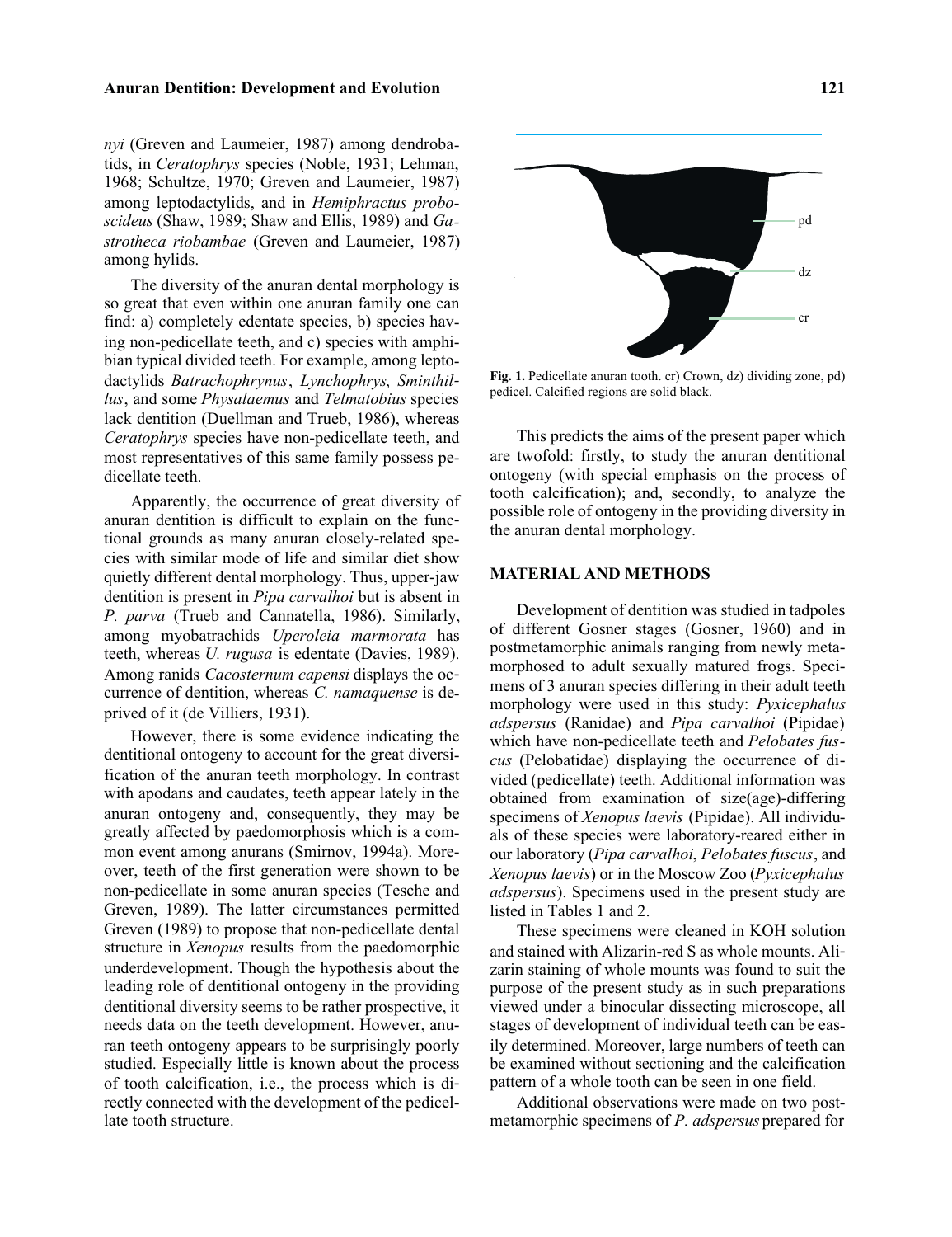SEM study. Right maxillae were chemically cleaned of soft tissue in 5% KOH, rinsed in water, dehydrated in a graded ethanolic series, air dried, mounted on metal stubs, coated with gold and viewed with scanning electron microscope of the TGbingen University (Germany).

In addition, tooth morphology and dental development were examined in adult specimens of *Alytes obstetricans*, *Discoglossus pictus*, *D. galganoi*, *Bombina orientalis*, *B. bombina*, *B. variegata* (Discoglossidae), *Pelobates syriacus*, *Scaphiopus bombifrons*, *S. hurteri*, and *Leptobrachium hasselti* (Pelobatidae), *Pelodytes caucasicus* (Pelodytidae), *Hyla arborea* (Hylidae), *Colostethus trinitatus* (Dendrobatidae), *Crinia signifera* (Myobatrachidae), *Pseudopaludicola pusilla* (Leptodactylidae), *Rhacophorus leucomystax* (Rhacophoridae), and *Rana ricketti* and *Conraua crassipes* (Ranidae).

# **RESULTS**

The most detailed information on the teeth development was provided by the series of *Pyxicephalus*

| Species                | Stage | TL   | <b>SVL</b> |
|------------------------|-------|------|------------|
| Pyxicephalus adspersus | 40    | 49   | 21         |
|                        | 42    | 57   | 22         |
|                        | 42    | 55   | 21.5       |
|                        | 43    | 46.5 | 20.5       |
|                        | 43    | 42   | $20\,$     |
|                        | 43    | 43   | 20.5       |
|                        | 44    | 33   | 20         |
|                        | 44    | 28   | 22         |
|                        | 44    | 27   | 22         |
|                        | 44    | 24   | 20         |
|                        | 45    | 18   | 17         |
|                        | 45    | 18   | 19         |
|                        | 45    | 21.5 | 20         |
|                        | 45    | 24   | 23.5       |
| Pelobates fuscus       | 44    | 35   | 24         |
|                        | 44    | 30   | 24         |
|                        | 44    | 29   | 26         |
|                        | 45    | 25   | 24         |
|                        | 45    | 26   | 25         |
| Pipa carvalhoi         | 44    | 20   | 11         |
|                        | 45    | 12   | 10.5       |

**TABLE 1.** Developmental Larval Series Examined

**Note.** Stage) Gosner (1960) stage; TL) total length (including tail); SVL) snout-vent length, mm.

*adspersus* specimens. That is why this species was selected as a basis for description of the dentitional ontogeny.

In *P. adspersus*, the first indications of dentition were found in tadpoles of Stage 42. The dental lamina of the upper jaw shows several cone-shaped tooth-anlage: seven tooth germs related with the maxillae and three related with the premaxillae. All of them are not ankylosed to the respective bones and are calcified only slightly — only the distal portion of one third of the full length of the tooth anlagen. The maxillary tooth germs vary in their length, the three middle ones being larger if compared with the first anterior germ and the three posterior tooth anlagen (Fig. 2*a*). These larger dental units display the more advanced calcification then their smaller neighbors: half of their full length is calcified whereas in other maxillary tooth germs the calcification is spread along only  $1/3$  of their length (the caudalmost dental unit lacks any signs of calcification).

Tadpoles of Stage 43 display the occurrence of eight maxillary dental units. In some larvae, all of them are partly calcified, whereas in other specimens of this same stage of development the two caudalmost tooth germs do not show any indications of calcification. As a whole, if compared with tadpoles of Stage 42, dental units of larvae of Stage 43 are more calcified and in the largest tooth germs the calcification spreads along the  $2/3$  of their full length. How-

**TABLE 2.** Developmental Postmetamorphic Series Examined

| Species                   | <b>SVL</b> | Species             | <b>SVL</b> | Age         |
|---------------------------|------------|---------------------|------------|-------------|
| Pyxicephalus<br>adspersus |            | 17 Pelobates fuscus | 21         | 2 days      |
|                           | 24         |                     | 22         | 2 days      |
|                           | 25         |                     | 24         | 2 days      |
|                           | 27         |                     | 20         | 4 days      |
|                           | 29         |                     |            | 21.5 4 days |
|                           | 70         |                     |            | 21.5 4 days |
|                           | 90         |                     | 24         | 4 days      |
|                           | 100        |                     | 30         | 1 month     |
|                           |            |                     | 32         | 2 months    |
|                           |            |                     | 43         |             |
|                           |            |                     | 56         |             |
| Xenopus laevis            |            | 16 Pipa carvalhoi   | 12         | 1 day       |
|                           | 20         |                     | 14         | 7 days      |
|                           | 28         |                     | 16         | 10 days     |
|                           | 34         |                     | 20         |             |
|                           | 54         |                     | 50         |             |
|                           | 70         |                     |            |             |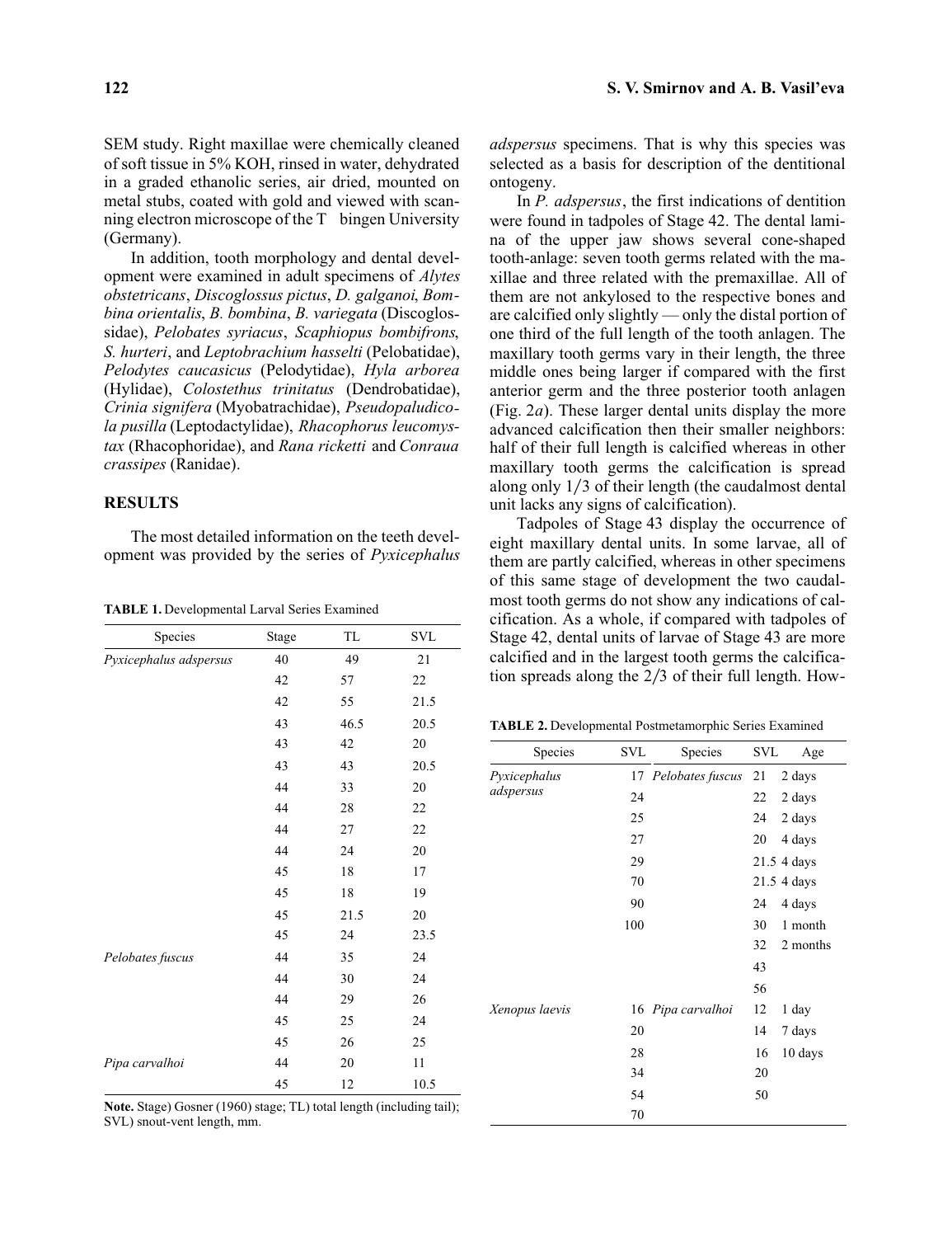### **Anuran Dentition: Development and Evolution 123**

ever, all dental units are still not ankylosed to the bone. Some tadpoles of Stage 43 display the appearance of very small tooth germs situated in the dental lamina between the largest maxillary dental units (Fig. 2*b*): these newly appeared germs lack any signs of calcification and lie somewhat medially respectively to the older dental units.

All tadpoles of Stage 44 examined in the current study possess two groups of teeth consisting of: a) large dental units with pronounced calcification of their ventral portion and b) small dental germs without calcification situated between these larger partly calcified teeth. The degree of calcification in the large teeth of the first group varies in different tadpoles: calcification is spread along  $2/3$  of the dental length in specimens with only slightly shortened tails and spreads along almost the full dental length in specimens retaining small rudimentary tails. However, even in these most advanced (within the Stage 44) tadpoles teeth are not ankylosed to the maxillary bone and their most dorsal portion remains noncalcified. Nevertheless, in one specimen, among the group of large teeth displaying different degrees of calcification one tooth was found to be calcified completely and to be ankylosed to the maxillae. In this same specimen, teeth of Group II display more advanced state of their ontogeny: their ventral halves are calcified and some of them show the appearance of a new center of calcification on the labial surface of their dorsal portion.

Specimens of Stage 45 show the more advanced stages of dentitional development. In one specimen  $(SVL = 18$  mm), all large teeth but for the most caudal one are completely calcified and ankylosed, whereas small dental units (Group II) situated between them display the occurrence of calcified tips (Fig. 2*c*). In an other specimen (SVL =  $21.5$  mm), all teeth of Group I are completely calcified and ankylosed, whereas teeth of Group II are greatly enlarged in their size (if compared with previous specimen) and the three anterior ones are now larger than the neighboring teeth of Group I. All teeth of Group II display the occurrence of the calcified ventral portion, whereas two dental units among the highest teeth show the appearance of an additional separate center of calcification on the labial surface of the dorsal dental portion (Fig. 2*d* ). In the third specimen  $(SVL = 24$  mm), dentition includes completely calcified and ankylosed teeth of Group I and situated between them are teeth of Group II. Five anterior teeth of Group II are higher than the neighboring teeth of Group I and display different degrees of calcifica-



**Fig. 2.** Dentitional morphology in *Pyxicephalus adspersus* tadpoles (labial aspect). *a*) Gosner Stage 42; *b*) Stage 43 – 44;  $c - f$ ) Stage 45.

tion: in one tooth only ventral half is calcified, in two other teeth besides the calcified ventral portion a separate center of calcification is present on the labial surface of their dorsal portion, and in the remaining two other teeth both ventral and dorsal portions are calcified and only a narrow noncalcified ring-zone separates them (Fig. 2*e*). These two teeth are ankylosed to the maxilla. The caudalmost teeth of Group II are small and have only the ventral portion calcified. In the fourth specimen of Stage 45 examined in the present study ( $SVL = 18$  mm), all teeth of Group I are completely calcified and some of them display the beginning of the process of resorption: at the base of the lingual side of these teeth there appears a cavity (lacuna) partially filled by a small dental germ of a new generation. Among teeth of Group II, only two large and two small teeth retain the divided (into calcified ventral and partly calcified dorsal portions) state, whereas other teeth of this Group are com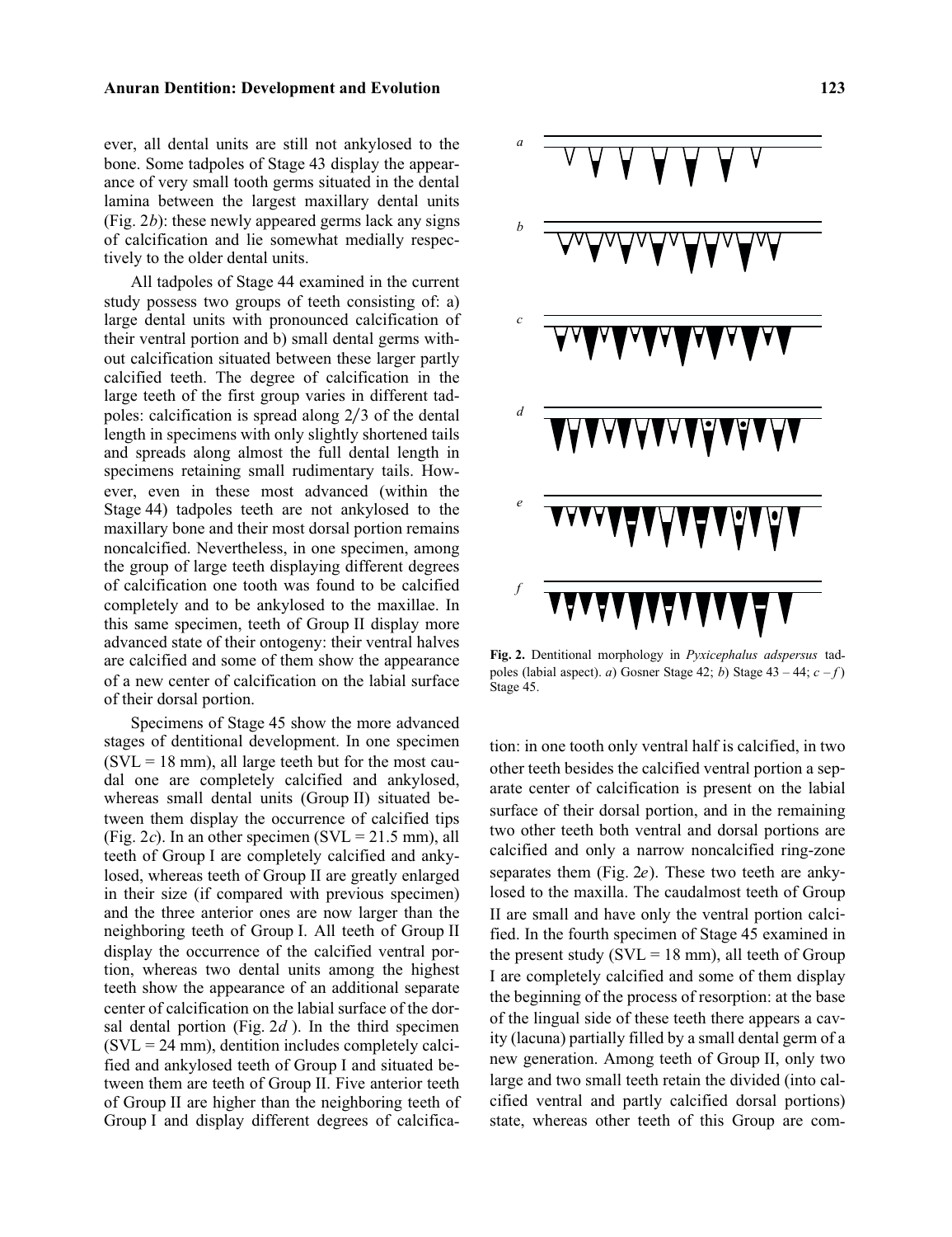pletely calcified and any indications of their previously divided state are not retained (Fig. 2*f*).

Newly metamorphosed froglets also display a similar state of dentition which may be briefly described as follows: teeth of Group I are completely calcified and ankylosed and teeth of Group II vary from being represented by dental units calcified only in their ventral half to ankylosed teeth fully calcified with intermediate state when both ventral and dorsal dental portions are calcified but are divided by a noncalcified ring-zone.

The next stage of dentitional development is displayed by recently metamorphosed specimens in which the resorption of the teeth of Group I (its beginning was observed in tadpoles of Stage 45) results in the loss of these teeth. This process is accompanied by the appearance of empty sockets in the dental surface of the maxillary in the places where lost teeth were previously ankylosed. Sometimes remnants of the labial wall of the lost teeth are visible near such sockets. At these same sites new dental germs (Group III), represented by unankylosed cones with ventral calcified portion appear. The loss of the teeth belonging to Group I is a gradual process and the number of lost teeth depends upon the age (size) of the postmetamorphiic animals: in a specimen with  $SVL = 17$  mm, only one tooth of Group I was lost, four teeth were lost by a froglet with  $SVL = 24$  mm, and all teeth of Group I but one were lost in an animal with  $SVL = 29$  mm. Consequently, as a loss of the teeth of Group I and their replacement with the teeth of Group III proceed gradually, these new teeth are represented by dental units displaying different stages of their ontogeny: some of them are merely small cones a with calcified ventral portion, others are high (longer than neighboring functional teeth of Group II) teeth calcified only ventrally, and the third type are high teeth with calcified ventral and dorsal portions separated by more or less narrow non-calcified ring-zone. A combination of several processes (a resorption and loss of the teeth of Group I, a continuation of development of the teeth belonging to Group II, and the appearance of the teeth of Group III) results in the complicated pattern of dentition which includes teeth of different generations differing in the degree of their ontogeny.

Examination of tooth morphology in adult individuals of *P. adspersus* of different size (age) revealed that their dentition includes: a) ankylosed teeth which are completely calcified and in which no zone of division separating dorsal and ventral portions is visible, b) ankylosed and completely calcified teeth with a slightly distinguishable zone of division, c) ankylosed teeth, evidently divided into dorsal and ventral portions by a noncalcified zone, d) unankylosed teeth with a completely calcified ventral portion and with a more or less calcified labial wall of the dorsal portion, e) unankylosed teeth in which only the ventral portion is calcified, and f) dental germs (with a calcified or noncalcified ventral portion) situated in the resorption lacuna in the lingual wall of completely calcified functional teeth.

All these states were observed in metamorphosing tadpoles and young postmetamorphic individuals as stages of development of teeth belonging to Group II. These circumstances suggest that in *P. adspersus*, teeth of the second and later generations have a similar ontogenetic trajectory which includes the following stages: I) small dental completely noncalcified germs, II) small dental germs with calcified ventral portion, III) high dental units with calcified ventral portion, IV) teeth with calcified ventral portion and additional calcification on the labial wall of the dorsal portion, V) ankylosed teeth with calcified ventral and dorsal portions separated by a more or less pronounced noncalcified ring-zone, VI) ankylosed completely calcified teeth without a zone of division into ventral and dorsal portions.

# **DISCUSSION**

By examining the dentition of differently aged individuals ontogenetic trajectories can be constructed (Fig. 3). Comparison of dental development in *P. adspersus* reveals that the process of calcification differs in teeth belonging to different generations. In dental units of the first generation (our Group I) calcification which firstly appeared in the ventral portion of the teeth, spreads upper-word along the full dental length. In teeth of the second and later generations, calcification results from the fusing of independently calcified ventral and dorsal portions. In both cases fully developed teeth are non-pedicellate though these non-pedicellate conditions are ontogenetically distinct. Morphologically, completely developed teeth of the first and of the second generations are absolutely indistinguishable as may be seen from Fig. 4. Also, teeth of the first and of the second (and later) generations differ in the timing of their ankylosis: teeth of the first generation become ankylosed only after their calcification is completed, whereas in later dental generations ankylosis precedes the complete calcification which continues in already ankylosed teeth.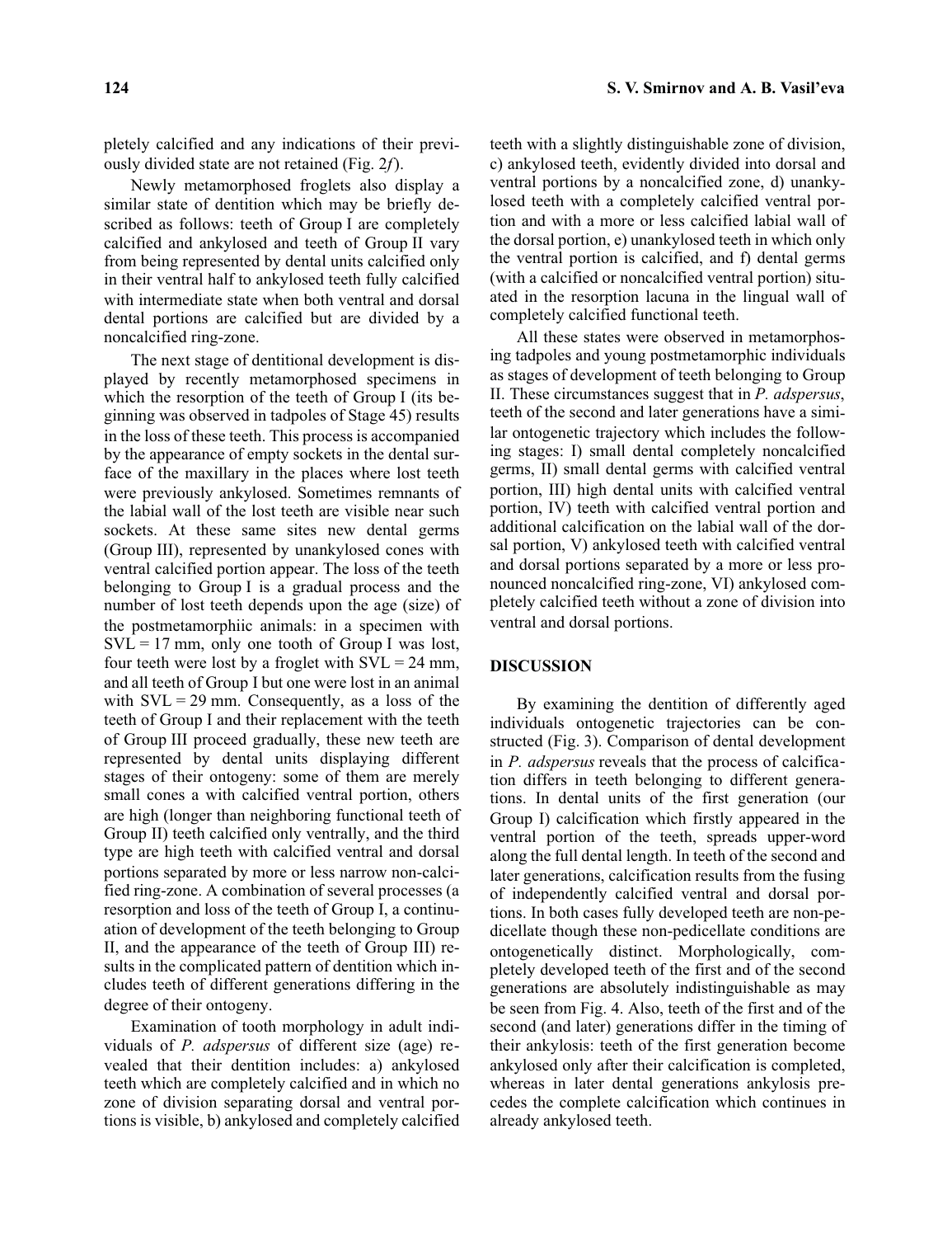### **Anuran Dentition: Development and Evolution 125**

For comparison, we studied dentitional development in *Pelobates fuscus* (Pelobatidae) which displays the typical anuran pedicellate state of teeth and in *Pipa carvalhoi* (Pipidae) which shows the occurrence of non-pedicellate teeth morphology.

In these species, dentitional development is retarded if compared with *P. adspersus*: for example, tadpoles of Stages  $44 - 45$  display the occurrence of teeth which are calcified only ventrally; the complete teeth calcification is firstly recorded only in the postmetamorphic animals (in  $2 - 4$  days after metamorphosis is completed in *P. fuscus* and 10 days in *P. carvalhoi*). Nevertheless, the first stages of dentitional development are similar to those described for *P. adspersus*. Teeth of the first generation are nonpedicellate and their calcification firstly appears in the ventral portion of the teeth and gradually spreads along the full dental length.

However, teeth of the second (and later) generation differ: they are pedicellate in *P. fuscus* but nonpedicellate in *P. carvalhoi*. Moreover, the process of their calcification greatly differs in these two species. In *P. carvalhoi* teeth of the second (and later generations) always calcify as a result of continuation of calcification which firstly appears in their ventral portion (similar pattern of dental calcification was also observed in age-differing postmetamorphic specimens of *Xenopus laevis*, an other pipid species examined in the present study). In *P. fuscus* the second generation of teeth calcify in a different manner: firstly calcification appears in the ventral portion of teeth and a lately independent center of calcification appears on the labial surface of their dorsal portion. This second calcification gradually spreads along the dorsal portion of teeth resulting in the formation of a calcified dental pedestal, separated from the calcified dental crown by a more or less pronounced zone of division. A similar mode of dental development was previously described in the adult ranid *Rana pipiens* (Gillette, 1955), the hylid *Hyla cinerea* (Goin and Hester, 1961) and was observed also in adult specimens of *Discoglossus pictus*, *Alytes obstetricans*, *Bombina bombina*, *B. variegata*,*B. orientalis* (Discoglossidae), *Pelobates syriacus*, *Leptobrachium hasselti*, *Scaphiopus bombifrons*, *S. hurteri* (Pelobatidae), *Pelodytes caucasicus* (Pelodytidae), *Rhacophorus leucomystax* (Rhacophoridae), and *Rana ricketti* and *Conraua crassipes* (Ranidae) examined in the present study.

On the other hand, Tesche and Greven (1989) have found that in *Discoglossus pictus* and *Bombina orientalis*(Discoglossidae) as well as in *Rana tempo-*



**Fig. 3.** Dentitional ontogeny in *Pyxicephalus adspersus* (labial aspect). *a*) Tooth of the first generation (Stage I), *b*) tooth of the second and later generations (Stage II).

*raria* and*R. cyanophlyctis* (Ranidae) teeth of the first generation are non-pedicellate, whereas juveniles and adults of these species have pedicellate teeth. The process of their calcification was not studied. However, given the results obtained in the present study, it seems reasonable to suggest that in these anuran species teeth of the first generation also calcify from a single center of calcification appearing in the ventral portion of dental units.

Moreover, in a newly metamorphosed specimen of *Conraua crassipes* examined in the present study, among teeth of the first generation calcified only ventrally we observed several teeth which were almost completely calcified and only a narrow dorsal dental rim separating them from the maxilla remained noncalcified. Such dental state indicates the teeth of the first generation of *C. crassipes*to calcify from the single center of calcification.

The sum of these data when combined with data on dentitional development in *Pyxicephalus adspersus* and *Pelobates fuscus* indicates typical anuran dentitional development to include two main stages. Stage I is represented by the teeth of the first generation, which are non-pedicellate and calcify from the center of calcification appearing in the ventral portion of teeth and gradually spreading along the full dental length. Consequently, Stage II is represented by the teeth of the second and later generations which calcify separately in their ventral and dorsal portions. Usually a more or less pronounced noncalcified zone remains in these teeth to divide them into calcified crown and pedestal.

Arising from these observations, there appear to be two questions: 1) why do *Xenopus laevis* and *Pipa carvalhoi* lack Stage II of anuran dentitional develop-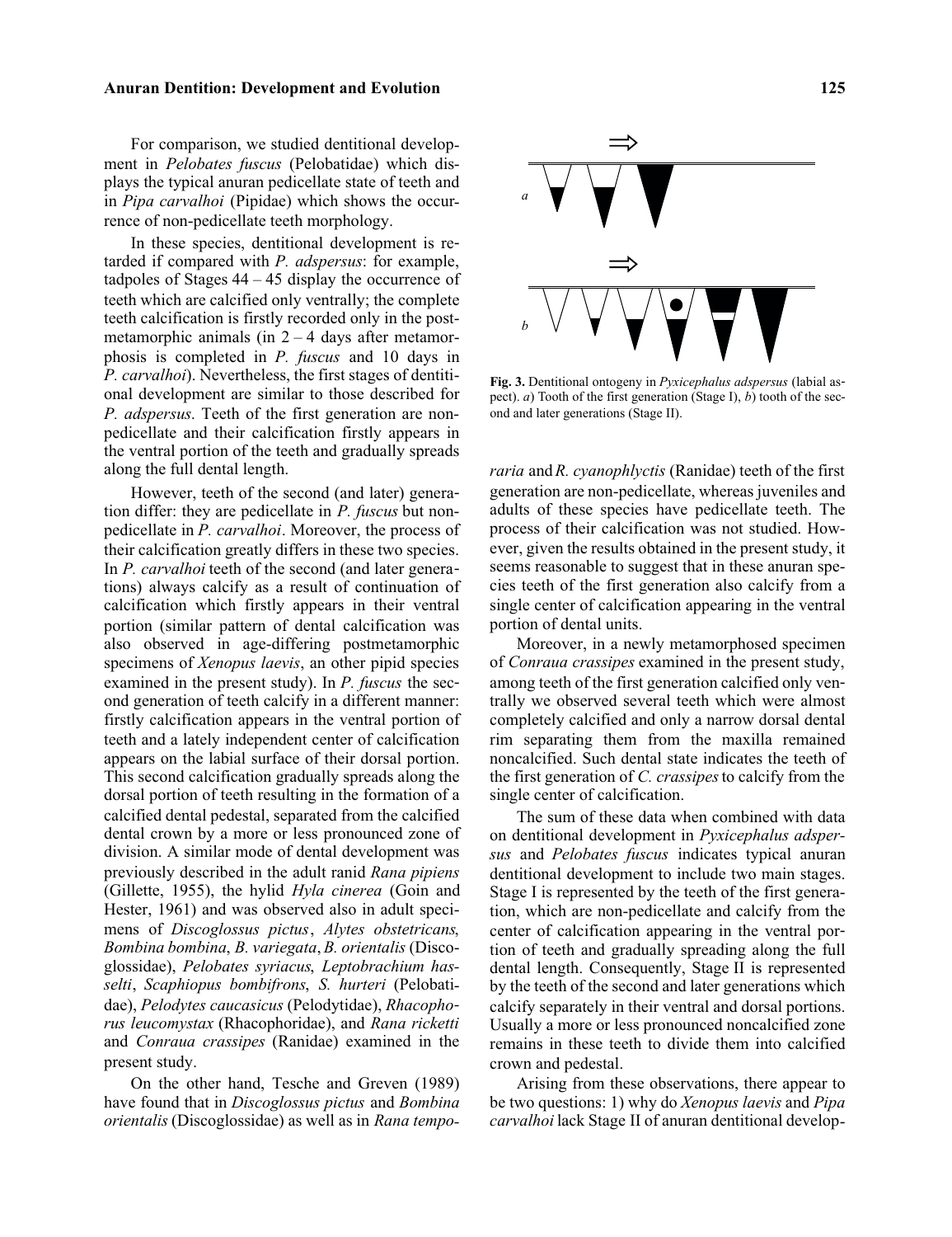

**Fig. 4.** SEM photograph of the maxillae teeth of the newly metamorphosed *Pyxicephalus adspersus* (labial aspect). Left) Tooth of the first teeth generation, right) tooth of the second teeth generation.

ment and 2) why does *Pyxicephalus adspersus* lack the zone of division in the teeth of the second and later generations characteristic of anuran typical dental morphology?

To answer the first question, one must take into consideration that pipids are paedomorphic frogs in which a lot of typical anuran features appearing late in anuran ontogeny are lost or severely underdeveloped (Smirnov, 1994b). Given the overall paedomorphic trend in pipids, it seems reasonable to propose that later stages of dentitional development (Stage II) during which the pedicellate teeth appear, were omitted in pipid ontogeny. Similar phenomenon seems to occur in the neotenic caudate *Siren lacertina* in which the severe paedomorphic underdevelopment caused the loss of adult pedicellate teeth and the retention as definitive ones larval non-pedicellate teeth (Greven, 1989). If this is the case in pipids, then one might expect that more pronounced overall paedomorphic underdevelopment is accompanied by more pronounced dental underdevelopment. It seems to be the case. If compared with *Xenopus* species, most of recent pipids display a greater degree of paedomorphic underdevelopment (for example, they lack the quadrato-jugals, palatines, and vomers which being the late-appearing bones are usually lost in paedomorphic anurans, whereas *Xenopus* retains the vomers and sometimes — the palatines (Smirnov, 1994b). Simultaneously, most of them lack any signs of dentition.

Concerning the second question (why does *Pyxicephalus adspersus* lack the zone of division which is characteristic of typical anuran (and recent amphibian) teeth), it seems reasonable to propose that the loss of this zone of division is caused by the accelerated rate of calcification displayed by frogs of this species. If compared with the most of other anuran species for which the rate of dermal skull development is known, *P. adspersus* displays a very rapid rate of dermocraniogenesis: all cranial dermal bones appear prior to the end of metamorphosis and such features of adult anuran skull as the absence of the frontoparietal fontanelle and the appearance of a contact between the anterior process of the squamosal and the maxillae are recorded in tadpoles of Stages 44 – 45. Consequently, whereas usually early postmetamorphic anurans possess skulls which are greatly underdeveloped if compared with their adult cranial state, newly metamorphosed individuals of *P. adspersus* show the occurrence of a dermal skull similar to that of adult frogs (the only obvious difference is the absence of dermal sculpturing which appears later). Surely, the accelerated rate of dermal skull development is accompanied by an accelerated rate of calcification. Consequently, the latter permits the teeth of *P. adspersus* to calcify in a greater degree than usual for most anurans and the zone of division between the ventral (crown) and dorsal (pedicel) dental portions becomes eliminated before the progress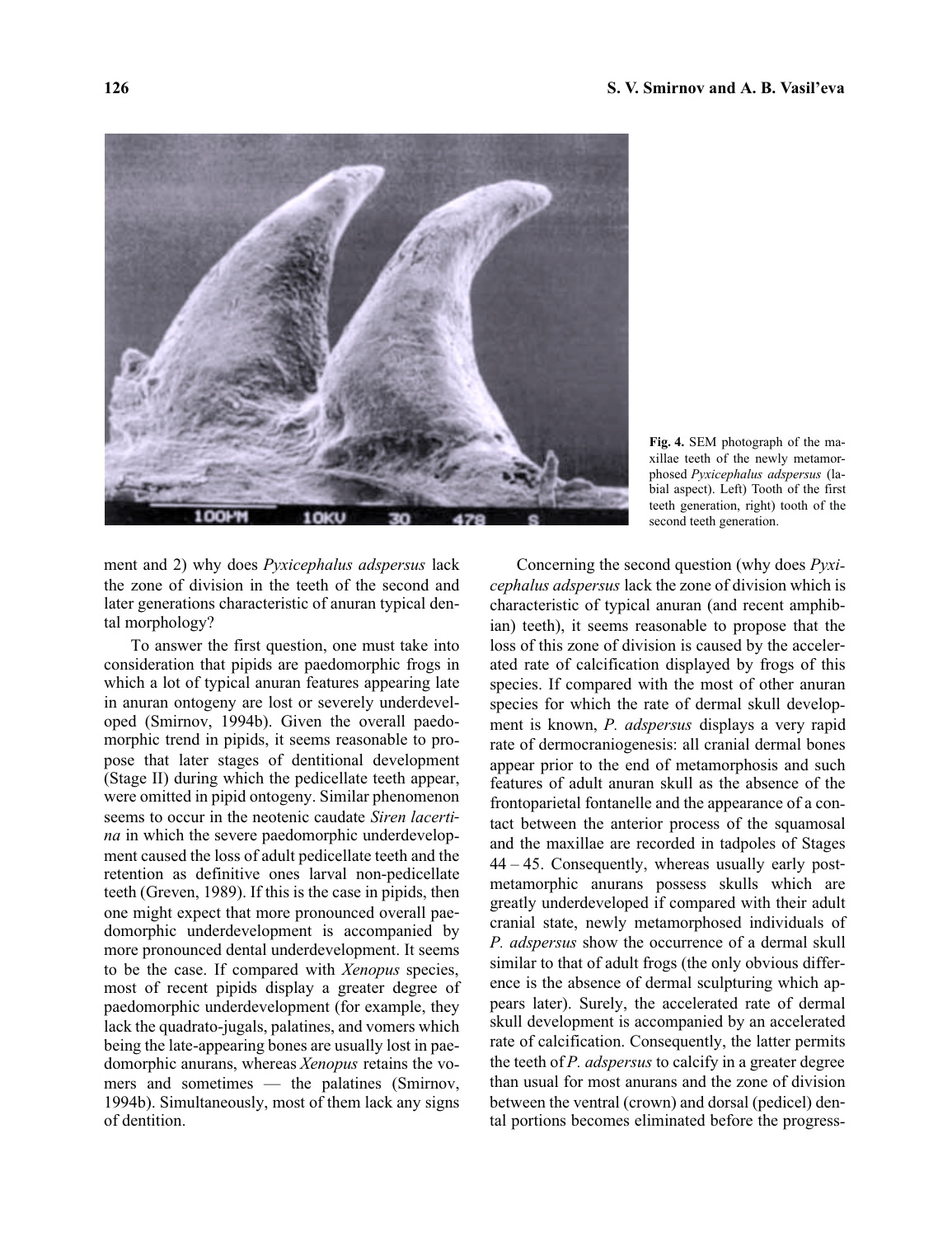ing process of tooth resorption stops the process of calcification.

Based on these results, it seems reasonable to propose that two phenomena account for the providing dental diversity in anurans. Namely, paedomorphosis results in the dentitional underdevelopment whereas secondary acceleration of skull development results in the dentitional hypermorphosis. To testify this assumption, one must analyze the anuran dental morphology in terms of paedomorphosis and acceleration of skull ontogeny.

If the supposition that acceleration of skull ontogeny may lead to the loss of pedicel is correct, then one might expect the presence of non-pedicellate teeth in those anuran species which display an accelerated rate of dermal skull development. Earlier it was shown that anuran species with pronounced dermal cranial sculpturing usually show the accelerated rate of cranial development if compared with anuran species lacking this dermal ornament (Smirnov, 1995). Consequently, it is among anuran species with developed dermal cranial sculpturing that one may expect the occurrence of secondarily non-pedicellate adult teeth. Indeed, most of the species in which the presence of non-pedicellate teeth was recorded display the occurrence of greatly developed dermal cranial ornament, e.g., *Ceratophrys* species (Noble, 1931; Lehman, 1968; Schultze, 1970; Greven and Laumeier, 1987) among leptodactylids and *Hemiphractus proboscideus* (Shaw, 1989) and *Gastrotheca riobambae* (Greven and Laumeier, 1987) among hylids [these two species belong to the group of the casque-headed hylids which are characterized by the presence of strong cranial ornament (Trueb, 1970)]. Consequently, based on these data, it may be concluded that the acceleration of dermal cranial development leads to the elimination of the dental zone of division and to the appearance of the non-pedicellate tooth state.

Similarly, if paedomorphosis affects the anuran dental morphology, then one might expect the common occurrence of underdeveloped dentition in those species which were shown to be paedomorphic. It seems to be the case. The complete absence of any dentition is a characteristic feature for many paedomorphic species [for example, *Cacosternum namaquense* among ranids (de Villiers, 1931); *Notaden*, *Myobatrachus*, *Pseudophryne*, and some *Uperoleia* species among myobatrachids (Davies, 1989)]. The paedomorphic loss of dentition explains the wide distribution of edentate state in small-sized anuran species. Usually small body size indicates the paedomorphic (progenetic) origin of anuran species (Trueb and Alberch, 1985). And it is among these small frogs that a large number of edentate species is recorded [for example, *Brachycephalus* and *Psyllophryne* among brachycephalids, *Sminthillus* and some *Physalaemus* species among leptodactylids, *Rhinoderma* among rhinodermatids, etc. (Duellmann and Trueb, 1986)]. Given these facts, it is not surprising that among anurans with non-pedicellate teeth there is a lot of small-sized species: *Phyllobates bocagii* and *P. granuliventralis* (Parsons and Williams, 1962), *Dendrobates tricolor* and *D. anthonyi* (Greven and Laumeier, 1987) as well as *Colostethus trinitatus* (Dendrobatidae), *Crinia signifera* (Myobatrachidae), and *Pseudopaludicola pusilla* (Leptodactylidae) examined in the present study. Obviously, the non-pedicellate state of teeth in these small-sized anuran species was generated through underdevelopment. Only Stage I of the typical anuran dentitional ontogeny was realized whereas Stage II was omitted because of the paedomorphic nature of these anurans.

Based on the facts presented in the current study, it may be concluded that the great diversity of the anuran dentition is provided mainly by two phenomena: paedomorphosis and acceleration of dermal cranial development. Paedomorphosis may result in the complete loss of any dentition or in the dental hypomorphosis, whereas acceleration of dermal cranial development may lead to the dental hypermorphosis. Surprisingly, both hypomorphozed and hypermorphozed dental states have a similar — non-pedicellate — morphology, though this non-pedicellate morphology is ontogenetically distinct.

**Acknowledgments.** We are indebted to many colleagues who have helped us by making material available to us and, especially, to A. Haas, S. Kuzmin, and V. Orlova. We wish to express our thanks to V. Trunov for the illustrations and to R. Hinchliffe for the linguistic help. For the SEM photograph, we thank P. Bartsch and the staff of the SEM-laboratory of the Tübingen University (Germany). Research support was provided by grants from the Russian Fund of Fundamental Investigations (grant No. 93-04- 6661) and International Science Foundation (MNF 000) to S. Smirnov.

# **REFERENCES**

**Beneski J. T. and Larsen J. H.** (1989), "Interspecific, ontogenetic, and life history variation in the tooth morphology of mole salamanders (Amphibia, Urodela, and Ambystomatidae), *J. Morphol.*, **199**, 53 – 69.